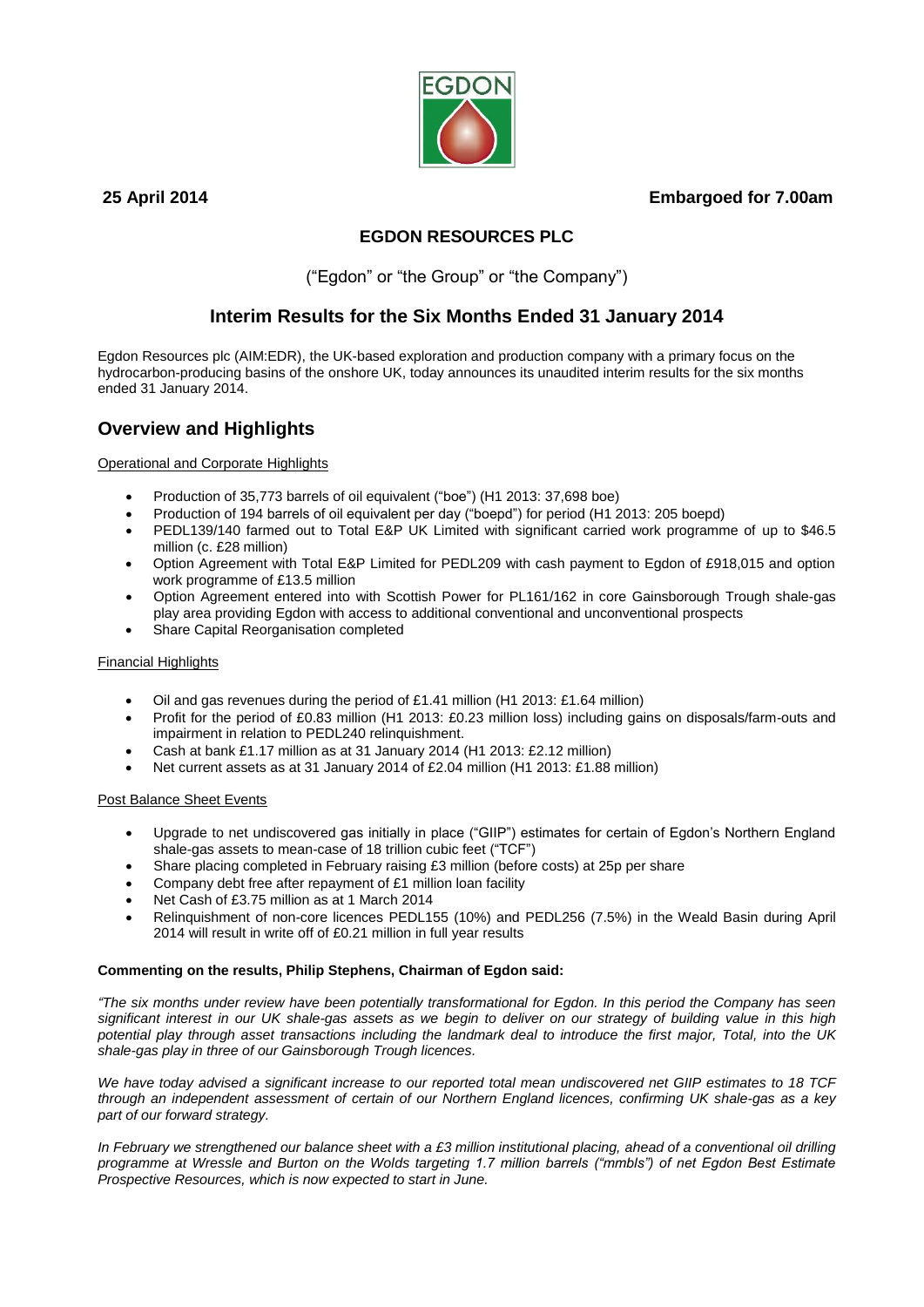*The main value drivers for the coming period will continue to be UK shale-gas and our planned conventional exploration drilling in Northern England as we enter an exciting phase in the Company's development."*

| For further information please contact:                                                                                                          |               |
|--------------------------------------------------------------------------------------------------------------------------------------------------|---------------|
| Egdon Resources plc<br>Mark Abbott, Jerry Field                                                                                                  | 01256 702292  |
| <b>Buchanan</b><br>Richard Darby, Gabriella Clinkard,                                                                                            | 020 7466 5000 |
| Nominated Adviser and Broker – Cantor Fitzgerald Europe<br>David Porter, Tom Sheldon (Corporate Finance)<br>Richard Redmayne (Corporate Broking) | 020 7894 7000 |
| Joint Broker - VSA Capital Limited<br>Andrew Monk, (Corporate Broking)<br>Andrew Raca (Corporate Finance)                                        | 020 3005 5000 |

In accordance with the AIM Rules - Note for Mining and Oil and Gas Companies, the information contained in this announcement has been reviewed and signed off by the Managing Director of Egdon Resources plc Mark Abbott, a Geoscientist with over 26 years' experience.

Evaluation of undiscovered gas initially in place and potential recoverable hydrocarbons has been assessed in accordance with 2007 Petroleum Resources Management System prepared by the Oil and Gas Reserves Committee of the Society of Petroleum Engineers (SPE) and reviewed and jointly sponsored by the World Petroleum Council (WPC), the American Association of Petroleum Geologists (AAPG) and the Society of Petroleum Evaluation Engineers (SPEE).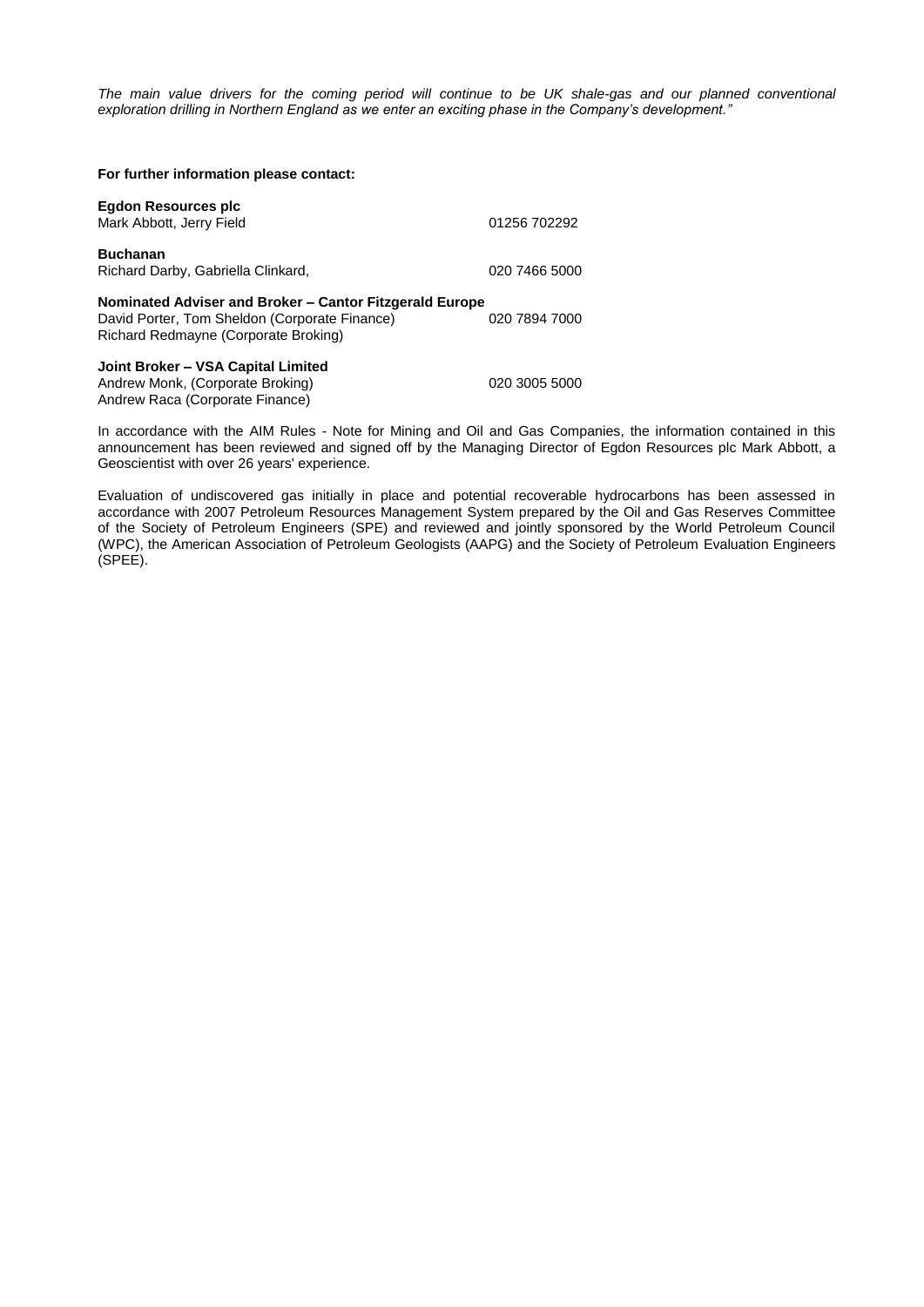### **Chairman's Review**

I am pleased to be able to report on a period of significant developments for the Company.

Production has been in line with guidance at 194 boepd and we are about to embark on an active operational period with commencement of a two well conventional oil drilling programme during June. In February, we strengthened our balance sheet through an institutional placing of £3 million ahead of this programme. However, the key developments during the period have related to our UK shale-gas assets. During 2013, we increased our licence position in the Gainsborough Trough geological basin through a conventional well farm-in to PEDL209 and an Exploration Option and Farm-in Agreement with Scottish Power Generation Limited in respect of PL161 and PL162. These adjoin our existing licences PEDL139 and PEDL140, where we have previously reported Net GIIP of 1.76 TCF, and provide Egdon with a strong position in the interpreted "sweet-spot" of the play. In January we reported two deals with Total E&P UK Limited ("Total") which could result in up to three carried wells being drilled with a view to de-risking this high potential play.

The entry of Total provides verification of our views on the potential of the play which is reinforced by today's assessment of the total shale-gas potential in seven of our Northern England licences as Egdon mean undiscovered GIIP of 18 TCF.

#### **Financials and Statutory Information**

Revenue from attributable oil and gas production during the period was £1.41 million (H1 2013: £1.64 million) on production of 35,773 boe (H1 2013: 37,698 boe). This equates to a daily production of 194 boepd (H1 2013: 205 boepd) against a reported full year target of 200 boepd.

The Group recorded a profit of £0.83 million for the six months ended 31 January 2014 (H1 2013: loss of £0.23 million) after gains on asset transactions of £1.08 million and impairments of £0.03 million on relinquished licences. The earnings per share for the period are 0.63p (H1 2013: loss of 0.17p)**.**

The Group ended the period with £1.17 million of cash and cash equivalents (H1 2013: £2.12 million) and net current assets of £2.04 million (H1 2013: £1.88 million).

In December 2013, the Company implemented a Share Capital Reorganisation whereby the existing Ordinary Shares of 10 pence were subdivided into New Ordinary Shares of 1 penny each and 9 deferred Shares of 1 penny each. As at 31 January 2014, the total New Ordinary shares in issue was 132,787,543.

During February 2014, the Group placed 12,000,000 new ordinary shares at a placing price of 25 pence per share to raise £3 million before costs. Following the placing and the exercise of 828,271 option shares under the Company's Enterprise Management Incentive scheme, the total shares in issue are now 145,615,814.

### **Strategy**

We have identified three key near-term strategic objectives to drive shareholder value;

- UK Shale-Gas growing the Company's exposure to shale-gas exploration opportunities in Northern England.
- Conventional Exploration and Appraisal adding additional reserves/revenues through an active conventional drilling programme whilst managing risk and financial exposure through farm-out
- Production a continued focus on maximising production rates and revenues from existing producing assets through targeted investment

### **UK Shale-Gas**

During the period we have seen growing governmental support for the responsible exploration of UK shale-gas. Against this backdrop we have made significant progress in building our shale-gas position through a series of transactions and resource upgrades in our core area of the Gainsborough Trough geological basin in Northern England.

During May 2013, Egdon agreed a farm-in to PEDL209 to earn a sixty per cent interest in the licence and in December 2013 we were able to announce the signature of an Exploration Option and Farm-in Agreement with Scottish Power for PL161/162 where Egdon will earn a fifty per cent interest in return for the drilling of a well with an exercise date of December 2014. Parts of each of these licences provide Egdon with access to the interpreted "sweet-spot" of the Bowland-Hodder shale-gas play in the Gainsborough Trough as confirmed in the report published by the British Geological Survey in July 2013.

In January, we announced two highly significant deals with Total, the first international major to take a position in UK shale-gas. Total agreed a carried work programme of up to \$46.5 million (c. £28 million), with a minimum commitment of \$19.5 million (c. £12 million) to earn a forty per cent interest in PEDL139/140. As part of the deal, Egdon increased its interest in the licences to 14.5 per cent and received \$0.6 million (c. £0.37 million) in cash under inter-party agreements. Total also entered into a Farm-in Option Agreement in respect of PEDL209, whereby they have an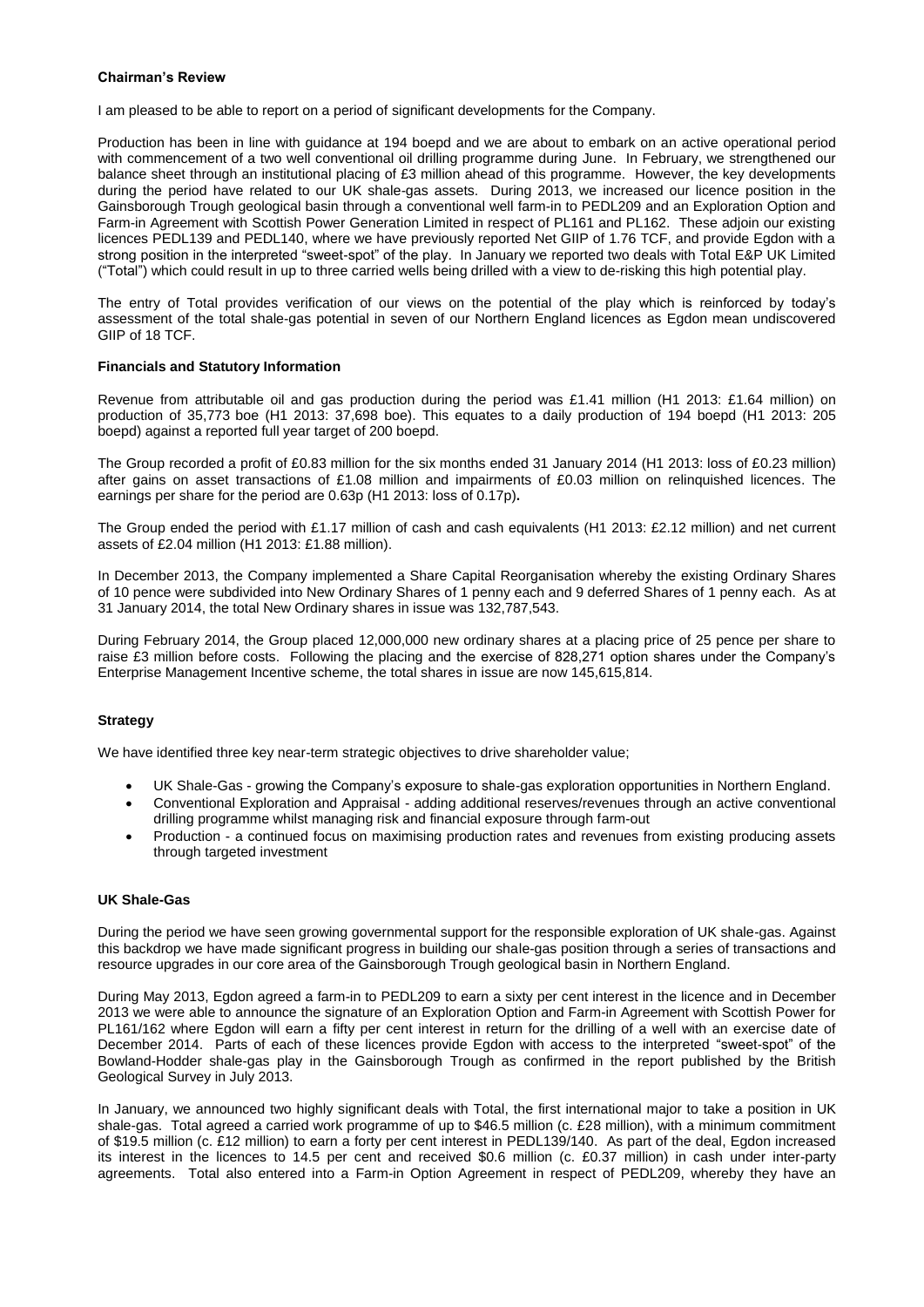option, exercisable until 31 December 2015, to earn a fifty per cent interest in the licence by paying for an exploration programme of £13.47 million (c. \$22 million), which would include seismic acquisition and the drilling of a well. Egdon received a cash payment of £0.92 million and retain the conventional exploration rights at Laughton-1 and two other prospects which are excluded from the option.

These transactions will deliver a significant work programme designed to de-risk the Gainsborough Trough Bowland-Hodder play. Since signature, we have completed 3D seismic acquisition over parts of PEDL139/140 and the operator is embarking on a period of community engagement ahead of planning and permitting work for a planned early 2015 well.

We have today released an assessment of the shale-gas potential in seven of our Northern England licences undertaken by ERC Equipoise Ltd ("ERCE"), the independent reservoir evaluation specialists, which reported total Egdon mean undiscovered GIIP of 18 TCF. The previous 2013 competent persons report assessed mean Egdon undiscovered GIIP of 1.76 TCF for PEDL139 and PEDL140 only. The reassessment by ERCE of these licences to mean Egdon undiscovered GIIP of 2.53 TCF and the addition of resources for a further five licences has resulted in a ten-fold increase in our reported mean undiscovered GIIP. ERCE's estimates of undiscovered GIIP are subject to exploration risk, which may be considerable.

We continue to review opportunities for acquisition and consolidation within the sector as a route to developing materiality for our shale-gas business and also intend to be an active participant in the long-awaited 14<sup>th</sup> UK Onshore licensing round which is currently expected to be announced around mid-year.

#### **Conventional Exploration and Appraisal - An Active UK drilling programme**

There is significant potential for growth via an active exploration and appraisal drilling programme from our existing conventional exploration portfolio where the best estimate of our contingent and prospective resources in the UK and France is c. 400 mmboe.

The introduction of new environmental permitting regulations during 2013 resulted in a delay to our UK drilling plans. Exploration drilling activity will be focused in Northern England during 2014-15 with exploration wells at Wressle-1 and Burton on the Wolds-1 forming the first phase of our planned drilling programme. These exploration wells will target Net Egdon Best Estimate Prospective Resources of 1.77 mmbls of oil and we now expect to commence this two well programme during June.

We are making progress towards a further drilling programme to commence in the second half of 2014 which could include wells at Laughton, Biscathorpe and North Kelsey, partly contingent upon planning consent and funding via farm-out and available cash resources. These wells will target a further 10.6 mmbls of Net Egdon Best Estimate Prospective Resources. In addition, a key focus for the Company during the coming period will be the "A" Prospect in UK offshore licence P.1929 (Egdon 100%), located adjacent to the North Yorkshire coast. Egdon's initial evaluation of this 1966 gas discovery indicates the potential to contain Best Estimate Prospective Resources of 150 billion cubic feet of gas ("bcf"). We are progressing plans to drill a well from an onshore location to appraise the discovery. We plan to farm-out this well during 2014 with a view to drilling in early 2015.

In Southern England, our focus is the Wessex Basin of Dorset where a 3D seismic survey was acquired in September-October 2013 over the main prospective trend with a view to finalising a potential drilling location during the coming period. Elsewhere in Southern England, we relinquished PEDL240 (Egdon 7.5%) on the Isle of Wight.

### **Production**

Production during the period was in line with guidance at 194 boepd from Ceres, Keddington, Avington and Waddock Cross. Ceres continues to produce at expected rates, although the restart of production at Ceres after the planned maintenance shut-down was delayed until late September 2013 which adversely impacted first half production.

Both Keddington and Avington production were in line with expectation and Waddock Cross came onstream in late September 2013. Additional production wells are under consideration at Waddock Cross, Keddington and Kirkleatham, and could lead to an increase in overall rates in the next full-year period.

#### **Outlook**

Given the high level of interest and recent transactions, we expect our UK shale-gas assets to be an increasing nearterm value driver for the business. We will participate in the 14<sup>th</sup> UK Onshore Licensing Round expected during 2014 and will continue to review new opportunities for growth. The carried drilling on our Gainsborough Trough licences is now anticipated to commence early in 2015, subject of course to receipt of the necessary consents. Success in derisking the play through this programme could lead to a significant revaluation of our shale-gas acreage.

We are embarking on a more active operational period with conventional oil drilling due to commence at Wressle and Burton on the Wolds during June and a further programme of up to four further wells, partly subject to planning and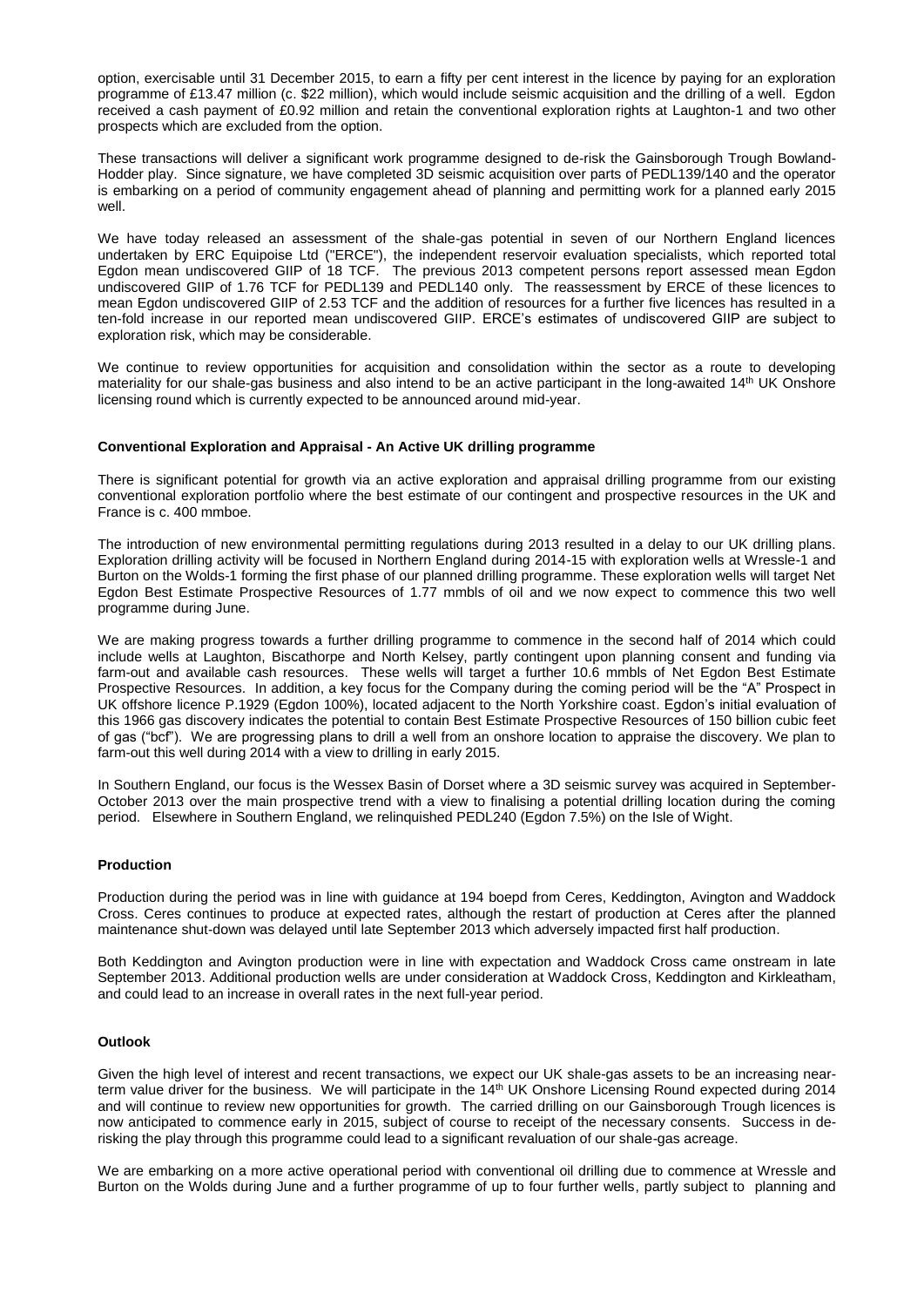funding/farm-out, later in 2014 and into 2015 which includes the 150 bcf potential "A" Prospect offshore North Yorkshire.

We are on target for production for the full year to be around 200 boepd from the Ceres, Keddington, Avington and Waddock Cross fields. Infill drilling opportunities could lead to an upgrade to this forecast for 2014-15 and we look forward to the results from our exploration drilling programme, which could also lead to further production and revenues.

We will continue to carefully manage our cash resources and risk exposure through farm-outs and disposals of noncore assets as we continue the process of refocussing on fewer higher potential projects over the coming period. We also continue to review opportunities to develop further shareholder value for the business.

As always I would like to acknowledge the continuing efforts of our small and hardworking team.

We thank shareholders for their patience and look forward to rewarding that patience in what should be an exciting period for the Company as the potential of our shale-gas assets starts to gain recognition and we move towards an active period of exploration activity underpinned by production revenues.

**Philip Stephens Chairman 25 April 2014**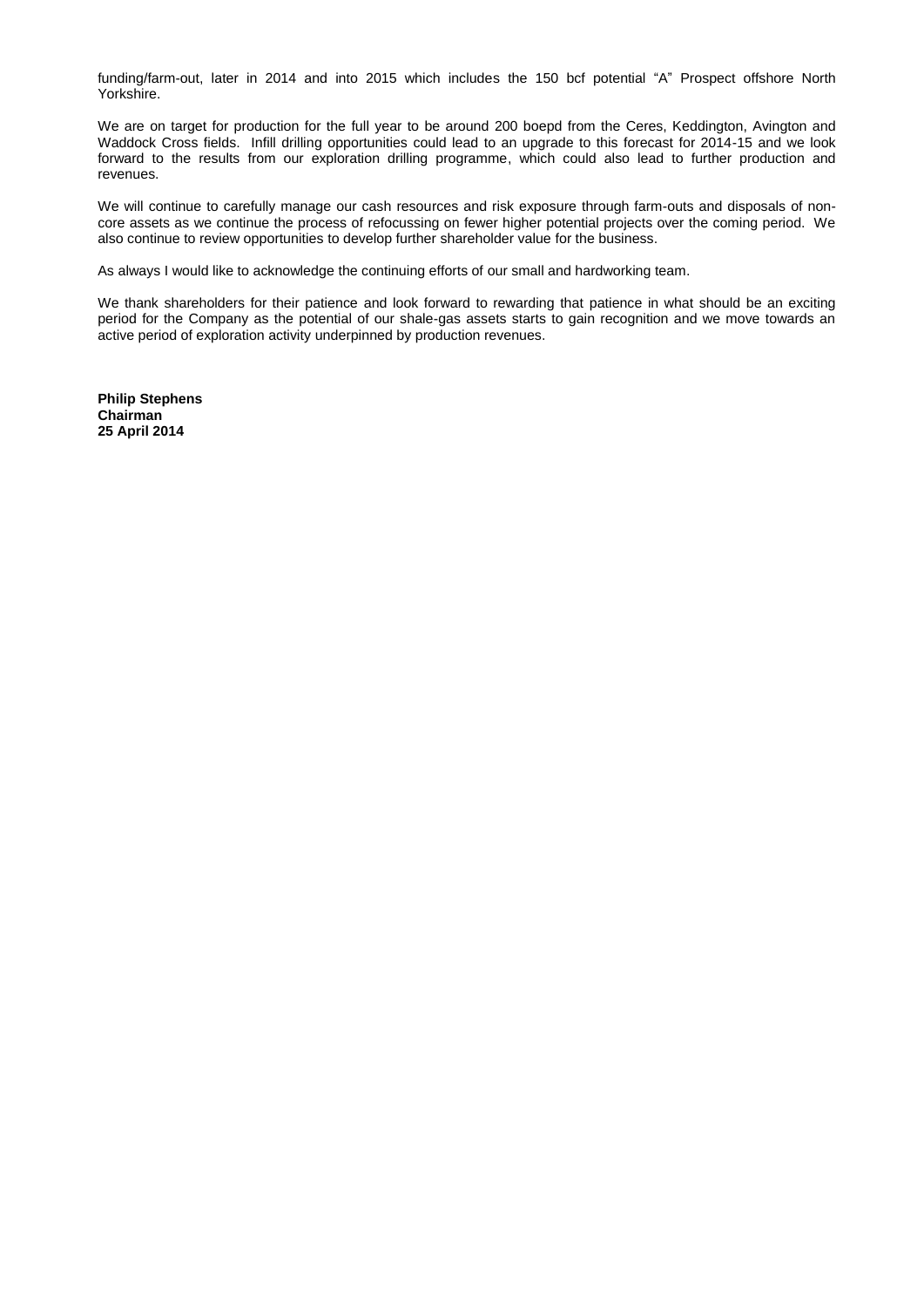# **EGDON RESOURCES PLC CONSOLIDATED STATEMENT OF COMPREHENSIVE INCOME**

*For the six months ended 31 January 2014*

|                                                                                                     | <b>Unaudited</b><br><b>Six months</b><br>ended | Unaudited<br>Six months<br>ended | Audited<br>Year<br>ended |
|-----------------------------------------------------------------------------------------------------|------------------------------------------------|----------------------------------|--------------------------|
|                                                                                                     | $31 - Jan-14$<br>£'000                         | 31-Jan-13<br>£'000               | 31-Jul-13<br>£'000       |
| <b>Continuing operations</b>                                                                        |                                                |                                  |                          |
| Revenue                                                                                             | 1,410                                          | 1,643                            | 3,341                    |
| Cost of sales - exploration costs written off and pre-licence costs, including<br>impairment charge | (34)                                           | (44)                             | (607)                    |
| Cost of sales - depreciation & other                                                                | (1, 240)                                       | (1,250)                          | (2,950)                  |
| <b>Total cost of sales</b>                                                                          | (1, 274)                                       | (1, 294)                         | (3, 557)                 |
| Gross profit/(loss)                                                                                 | 136                                            | 349                              | (216)                    |
| Administrative expenses                                                                             | (383)                                          | (559)                            | (849)                    |
| Other operating income                                                                              | 61                                             | 45                               | 81                       |
| Profit on sale of option - note 2                                                                   | 918                                            |                                  |                          |
| Profit on disposal of licence interest - note 2                                                     | 165                                            | $\overline{\phantom{a}}$         | 393                      |
|                                                                                                     | 897                                            | (165)                            | (591)                    |
| Finance income                                                                                      | 1                                              | $\overline{c}$                   | 4                        |
| Finance costs                                                                                       | (64)                                           | (65)                             | (130)                    |
| Profit/(loss) before taxation                                                                       | 834                                            | (228)                            | (717)                    |
| Taxation                                                                                            |                                                |                                  |                          |
| Profit/(loss) for the period                                                                        | 834                                            | (228)                            | (717)                    |
| Other comprehensive income for the period                                                           |                                                |                                  |                          |
| Total comprehensive income for the period attributable to equity<br>holders of the parent           | 834                                            | (228)                            | (717)                    |
|                                                                                                     |                                                |                                  |                          |
| Earnings/(loss) per share - note 3                                                                  |                                                |                                  |                          |
| Basic earnings/(loss) per share                                                                     | 0.63p                                          | (0.17)p                          | (0.54)p                  |
| Diluted earnings/(loss) per share                                                                   | 0.63p                                          | (0.17)p                          | (0.54)p                  |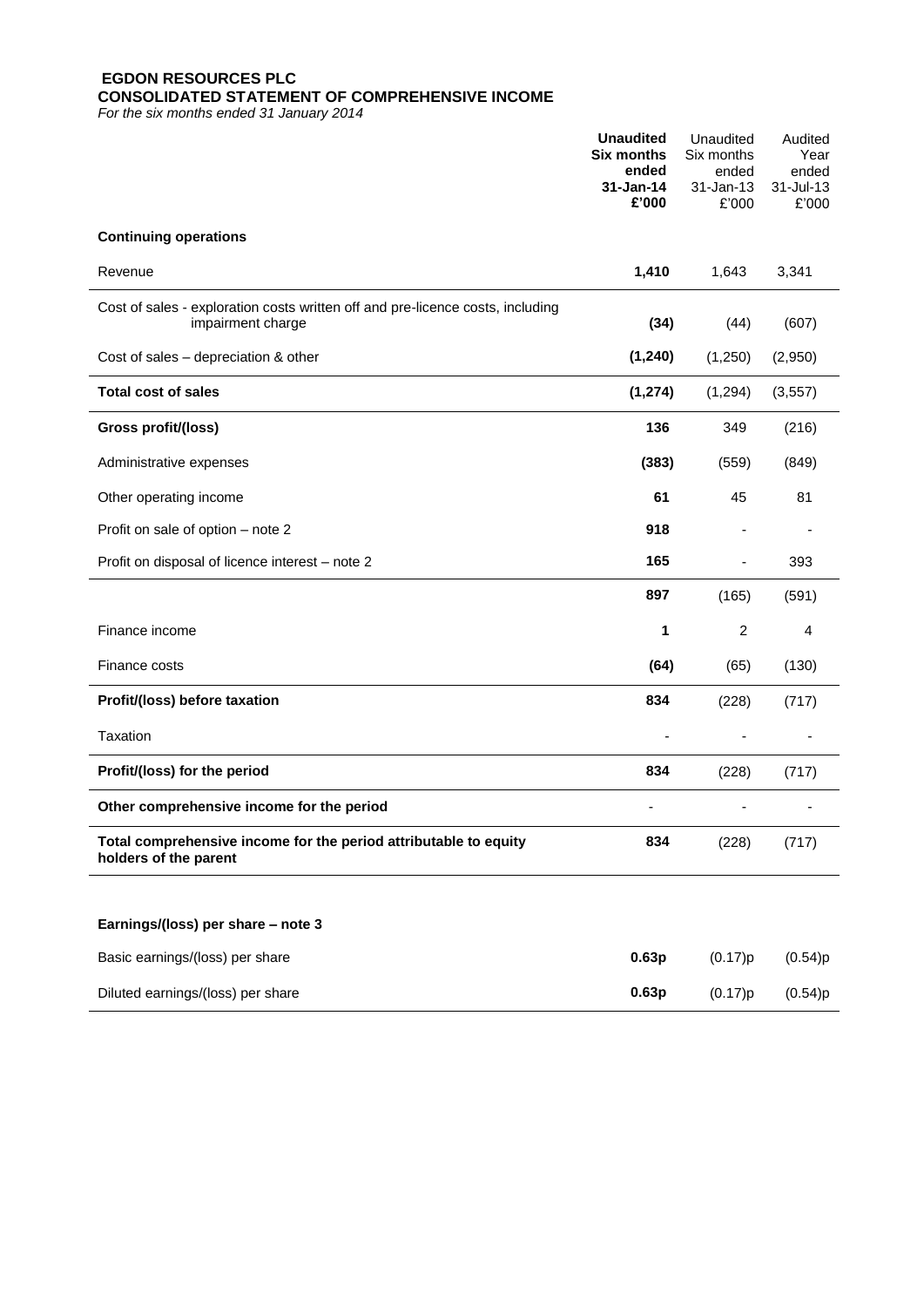# **EGDON RESOURCES PLC CONSOLIDATED STATEMENT OF FINANCIAL POSITION**

*As at 31 January 2014*

|                                              | <b>Notes</b> | <b>Unaudited</b><br>31-Jan-14<br>£'000 | Unaudited<br>31-Jan-13<br>£'000 | Audited<br>31-Jul-13<br>£'000 |
|----------------------------------------------|--------------|----------------------------------------|---------------------------------|-------------------------------|
| <b>Non-current assets</b>                    |              |                                        |                                 |                               |
| Intangible assets                            |              | 6,964                                  | 7,830                           | 8,485                         |
| Property, plant and equipment                |              | 9,776                                  | 8,565                           | 7,327                         |
| <b>Total non-current assets</b>              |              | 16,740                                 | 16,395                          | 15,812                        |
|                                              |              |                                        |                                 |                               |
| <b>Current assets</b>                        |              |                                        |                                 |                               |
| Trade and other receivables                  |              | 4,097                                  | 1,730                           | 2,611                         |
| Available for sale financial assets          |              | 50                                     | 50                              | 50                            |
| Cash and cash equivalents                    | 4            | 1,166                                  | 2,119                           | 2,006                         |
| <b>Total current assets</b>                  |              | 5,313                                  | 3,899                           | 4,667                         |
|                                              |              |                                        |                                 |                               |
| <b>Current liabilities</b>                   |              |                                        |                                 |                               |
| Trade and other payables                     |              | (2, 277)                               | (1,021)                         | (1, 568)                      |
| Short term borrowings                        |              | (1,000)                                | (1,000)                         | (1,000)                       |
| <b>Total current liabilities</b>             |              | (3, 277)                               | (2,021)                         | (2, 568)                      |
| <b>Net current assets</b>                    |              | 2,036                                  | 1,878                           | 2,099                         |
|                                              |              |                                        |                                 |                               |
| <b>Total assets less current liabilities</b> |              | 18,776                                 | 18,273                          | 17,911                        |
| <b>Non-current liabilities</b>               |              |                                        |                                 |                               |
| Provisions                                   |              | (1, 135)                               | (1,008)                         | (1, 112)                      |
| <b>Net assets</b>                            |              | 17,641                                 | 17,265                          | 16,799                        |
|                                              |              |                                        |                                 |                               |
| <b>Equity</b>                                |              |                                        |                                 |                               |
| Share capital                                | 5            | 13,279                                 | 13,279                          | 13,279                        |
| Share premium                                |              | 1,379                                  | 1,379                           | 1,379                         |
| Share based payment reserve                  |              | 142                                    | 110                             | 134                           |
| Retained earnings                            |              | 2,841                                  | 2,497                           | 2,007                         |
|                                              |              | 17,641                                 | 17,265                          | 16,799                        |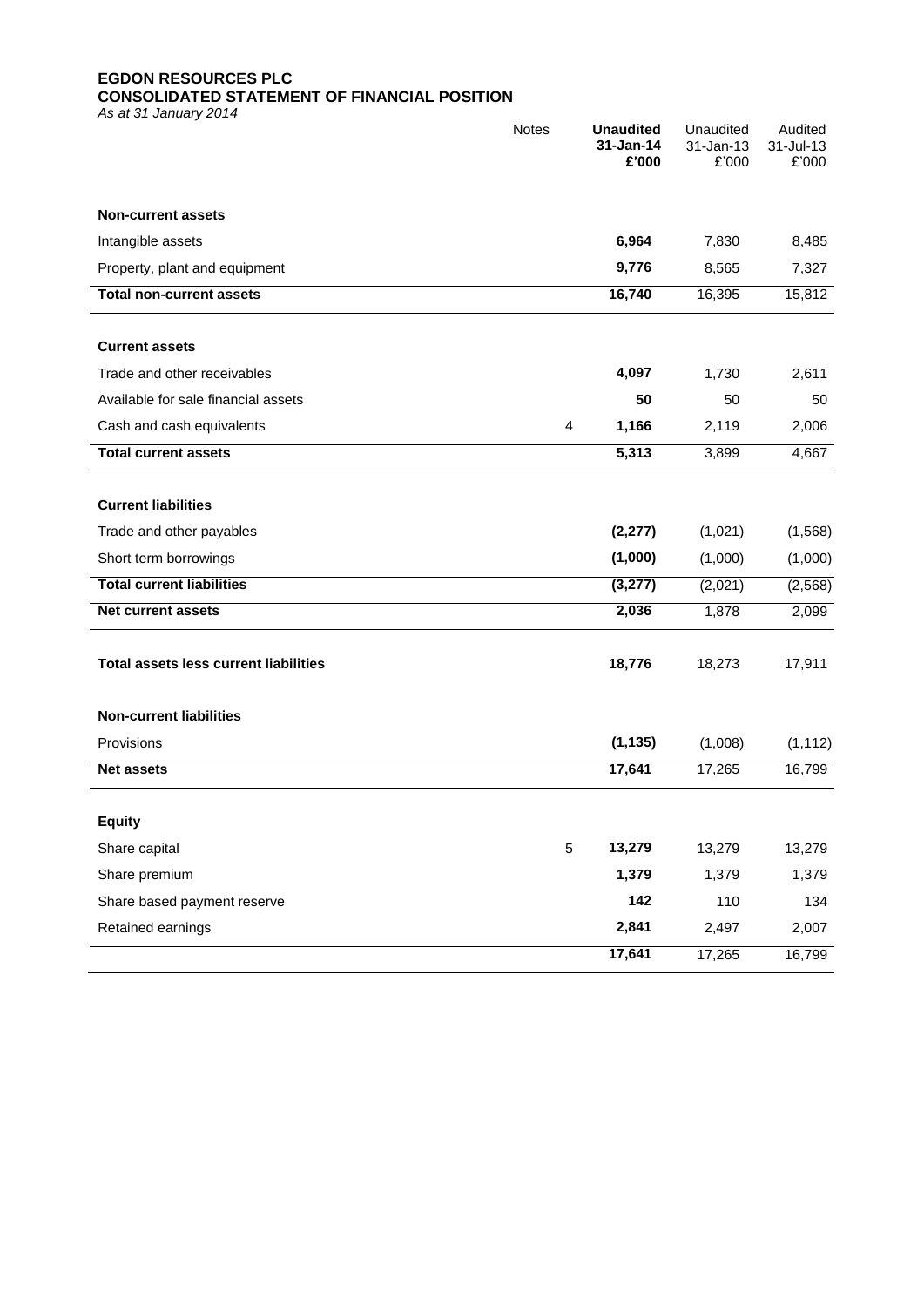# **EGDON RESOURCES PLC CONSOLIDATED STATEMENT OF CASH FLOWS**

*For the six months ended 31 January 2014*

|                                                                                       | <b>Unaudited</b><br><b>Six months</b><br>ended | Unaudited<br>Six months<br>ended | Audited<br>Year<br>ended  |
|---------------------------------------------------------------------------------------|------------------------------------------------|----------------------------------|---------------------------|
|                                                                                       | $31 - Jan-14$<br>£'000                         | 31-Jan-13<br>£'000               | $31 -$ Jul $-13$<br>£'000 |
| Cash flows from operating activities                                                  |                                                |                                  |                           |
| Profit/(loss) before tax                                                              | 834                                            | (228)                            | (717)                     |
| Adjustments for:                                                                      |                                                |                                  |                           |
| Depreciation and impairment of fixed assets                                           | 449                                            | 582                              | 1,795                     |
| Exploration costs written off                                                         | 34                                             | 23                               | 23                        |
| Foreign exchange losses/(gains)                                                       | 41                                             |                                  | (32)                      |
| Profit on disposal of licence interest and grant of option                            | (1,083)                                        |                                  | (393)                     |
| Increase in trade and other receivables                                               | (225)                                          | (869)                            | (1,734)                   |
| Decrease/(increase) in inventory                                                      |                                                | 33                               | 32                        |
| Increase/(decrease) in trade and other payables                                       | 193                                            | (76)                             | 414                       |
| Movement in provisions                                                                |                                                | (5)                              | 70                        |
| Finance costs                                                                         | 64                                             | 65                               | 130                       |
| Finance income                                                                        | (1)                                            | (2)                              | (4)                       |
| Share based remuneration charge                                                       | 8                                              | 9                                | 33                        |
| Cash flow generated from/(used in) operations                                         | 314                                            | (468)                            | (383)                     |
| Interest paid                                                                         |                                                | (50)                             | (150)                     |
| Net cash flow generated from/(used in) operating activities                           | 314                                            | (518)                            | (533)                     |
|                                                                                       |                                                |                                  |                           |
| <b>Investing activities</b><br>Financial income                                       | 1                                              | 2                                | 4                         |
| Purchase of exploration and evaluation assets                                         | (1, 271)                                       | (479)                            | (1,095)                   |
| Purchase of property, plant and equipment                                             | (18)                                           | (206)                            | (222)                     |
| Proceeds from sale of intangible assets                                               |                                                |                                  | 500                       |
| Proceeds from sale of property, plant and equipment                                   | 175                                            |                                  |                           |
| Net cash flow used in capital expenditure and financial                               | (1, 113)                                       | (683)                            | (813)                     |
| investment                                                                            |                                                |                                  |                           |
| <b>Financing activities</b>                                                           |                                                |                                  |                           |
| Issue of shares                                                                       |                                                |                                  |                           |
| Repayment of borrowings                                                               |                                                | (11)                             | (11)                      |
| Net cash flow used in financing                                                       |                                                | (11)                             | (11)                      |
| Net decrease in cash and cash equivalents                                             | (799)                                          | (1, 212)                         | (1, 357)                  |
| Cash and cash equivalents at the start of the period                                  | 2,006                                          | 3,331                            | 3,331                     |
| Effects of exchange rate changes on the balance of cash<br>held in foreign currencies | (41)                                           |                                  | 32                        |
| Cash and cash equivalents at the end of the period                                    | 1,166                                          | 2,119                            | 2,006                     |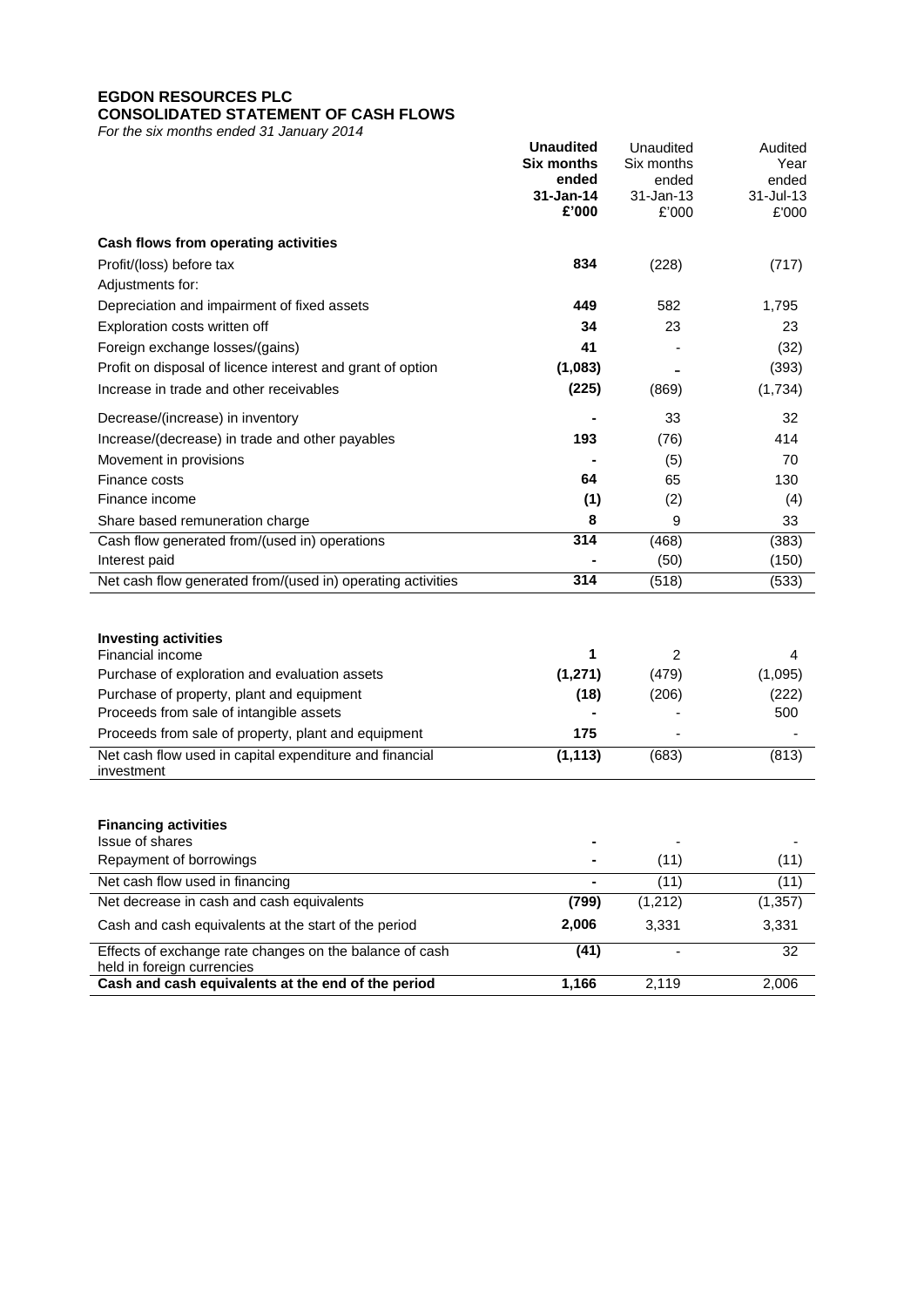# **EGDON RESOURCES PLC CONSOLIDATED STATEMENT OF CHANGES IN EQUITY**

*For the six months ended 31 January 2014*

| Balance as at 31 January 2014                | 13,279           | 1,379            | 142                         | 2,841                | 17,641 |
|----------------------------------------------|------------------|------------------|-----------------------------|----------------------|--------|
| Share option charge                          |                  |                  | 8                           |                      | 8      |
| Total comprehensive income for the<br>period |                  |                  |                             | 834                  | 834    |
| Balance as at 31 July 2013                   | 13,279           | 1,379            | 134                         | 2,007                | 16,799 |
| Share option charge                          |                  |                  | 24                          |                      | 24     |
| Total comprehensive income for the period    |                  |                  |                             | (490)                | (490)  |
| Balance as at 31 January 2013                | 13,279           | 1,379            | 110                         | 2,497                | 17,265 |
| Share option charge                          |                  |                  | 9                           |                      | 9      |
| Transfer of share option charge on lapse     |                  |                  | (12)                        | 12                   |        |
| Issue of ordinary shares (January 2013)      | 60               | 4                |                             |                      | 64     |
| Total comprehensive income for the period    |                  |                  |                             | (228)                | (228)  |
| Balance as at 1 August 2012                  | 13,219           | 1,375            | 113                         | 2,713                | 17,420 |
|                                              | £'000            | £'000            | £'000                       | £'000                | £'000  |
|                                              | Share<br>capital | Share<br>premium | based<br>payment<br>reserve | Retained<br>earnings | Equity |
|                                              |                  |                  | Share                       |                      |        |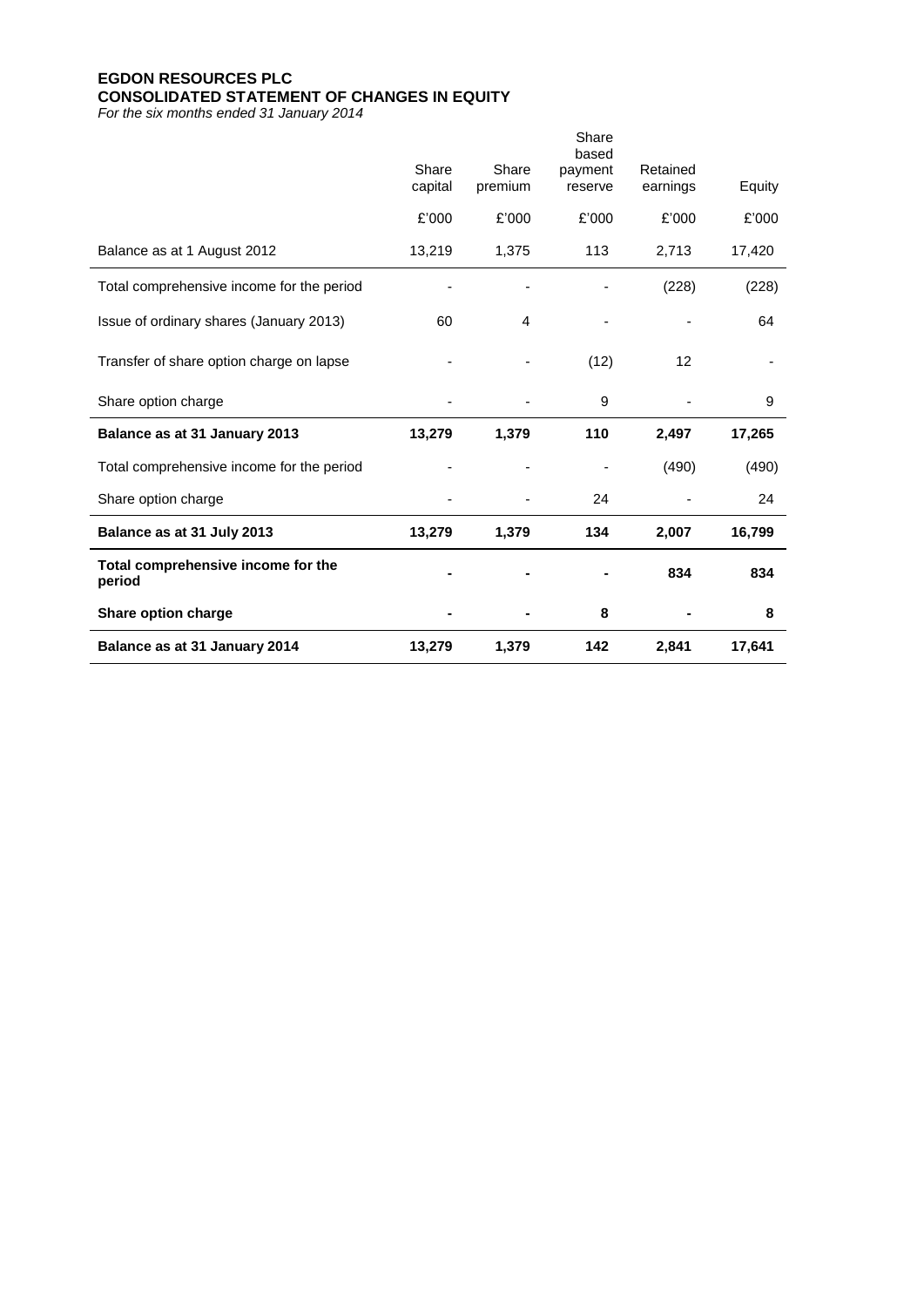## **1. General information**

Egdon Resources plc ('the Company' and ultimate parent of the Group) is a public limited company listed on the AIM market of the London Stock Exchange plc (AIM) and incorporated in England. The registered office is The Wheat House, 98 High Street, Odiham, Hampshire, RG29 1LP.

This interim report was authorised for issue by the Directors on the 24 April 2014.

## **Basis of preparation**

The financial information set out in this interim report has been prepared using accounting policies consistent with International Financial Reporting Standards as adopted for use in the European Union. IFRS is subject to amendment and interpretation by the International Accounting Standards Board (IASB) and the IFRS Interpretations Committee and there is an ongoing process of review and endorsement by the European Union. The financial information has been prepared on the basis of IFRS that the Directors expect to be adopted by the European Union and applicable as at 31 July 2014.

## **Non-statutory accounts**

The financial information set out in this interim report does not constitute the Group's statutory accounts for that period within the meaning of Section 434 of the Companies Act 2006. The statutory accounts for the year ended 31 July 2013 have been delivered to the Registrar of Companies. The auditors reported on those accounts; their report was unqualified, did not contain a statement under either Section 498 (2) or Section 498 (3) of the Companies Act 2006. However, in their report on the statutory accounts for the year ended 31 July 2013, the auditor drew attention to the material uncertainty regarding the Group's ability to continue as a going concern by way of an emphasis of matter paragraph.

The financial information for the 6 months ended 31 January 2014 and 31 January 2013 is unaudited.

## **Accounting policies**

The condensed financial statements have been prepared under the historical cost convention, except for the inclusion of certain financial instruments at fair value.

The same accounting policies, presentation and methods of computation are followed in these condensed financial statements as were applied in preparation of the Group's financial statements for the year ended 31 July 2013.

The Directors have reviewed the budget, projected cash flows, considered committed expenditure and based on this review are confident that the Group will have adequate financial resources to continue in existence for the foreseeable future. Consequently the Directors consider it appropriate to prepare the financial information on the going concern basis.

### **2. Profit on disposal**

On 13 January, the Group and its joint venture partners entered into an agreement to farm-out an interest in licences PEDL139 & PEDL140. Under the terms of the agreement, proceeds totalling £0.37m, giving rise to a profit of £165,000, are due to Egdon. These proceeds were received in February 2014.

On 30 January, the Group entered into an Opt-in Agreement in respect of licence PEDL 209. Under the terms of the agreement, Egdon received consideration of £0.92m in exchange for the grant of an option over 30% of its interest in the licence. These proceeds were received in February 2014.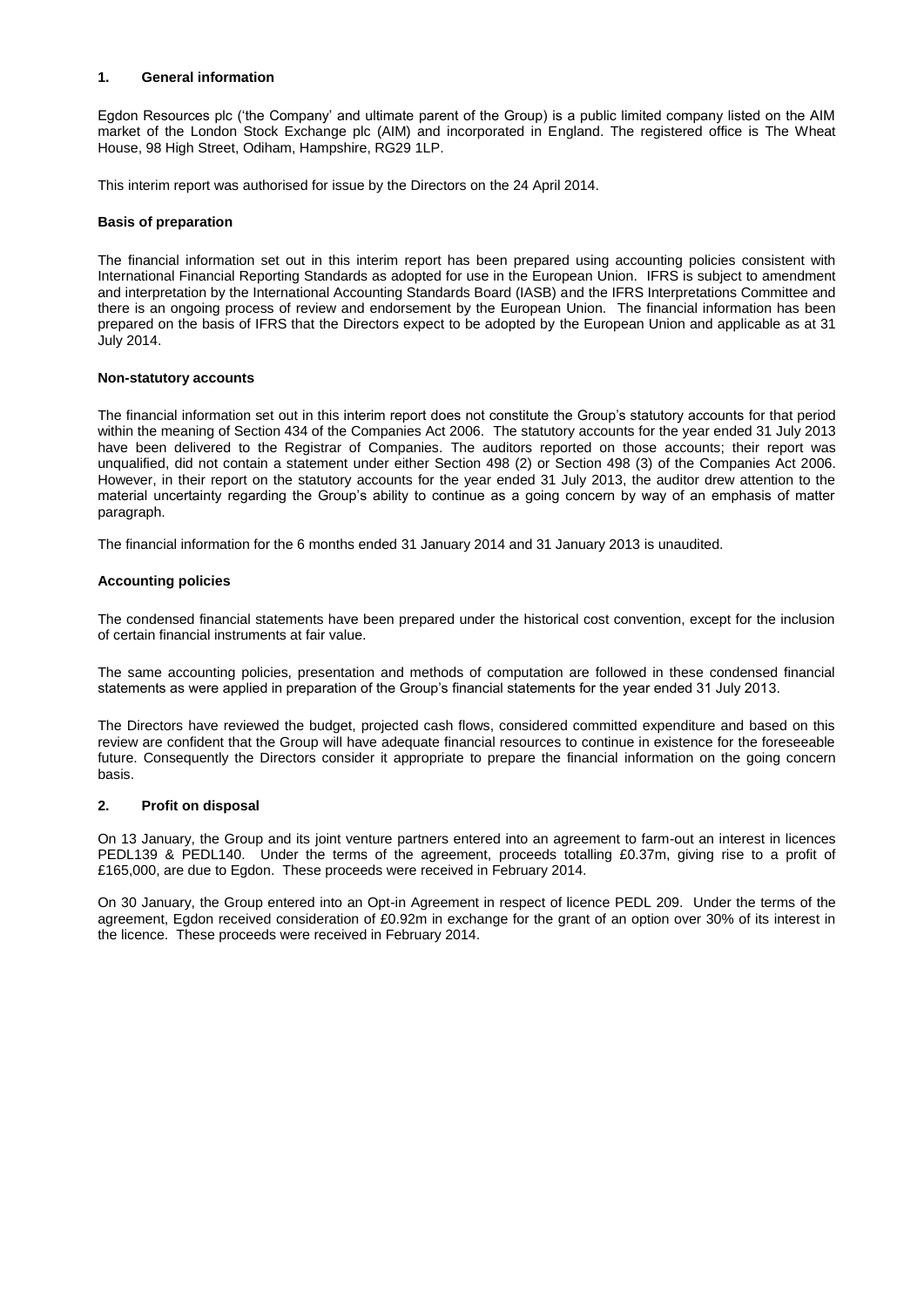## **3. Earnings/(loss) per share**

|                                | <b>Unaudited</b><br><b>Six months ended</b> Six months ended<br>31-Jan-14 | Unaudited<br>31-Jan-13 | Audited<br>Year ended<br>31-Jul-13 |
|--------------------------------|---------------------------------------------------------------------------|------------------------|------------------------------------|
|                                | р                                                                         | р                      | p                                  |
| <b>Basic</b><br><b>Diluted</b> | 0.63<br>0.63                                                              | (0.17)<br>(0.17)       | (0.54)<br>(0.54)                   |

The basic earnings/(loss) per share has been calculated on the profit on ordinary activities after taxation of £0.83m (January 2013: loss of £0.23m; July 2013: loss of £0.72m) divided by the weighted average number of ordinary shares in issue of 132,787,543 (January 2013: 132,214,980, July 2013: 132,498,908).

The diluted earnings/(loss) per share has been calculated on the profit on ordinary activities after taxation of £0.83m (January 2013: loss of £0.23m; July 2013: loss of £0.72m) divided by the diluted weighted average number of ordinary shares in issue of 133,061,593 (January 2013: 132,214,980, July 2013: 132,498,908). In January 2013 and July 2013, all share options in issue were excluded as their inclusion would have been anti-dilutive. In January 2014, the May 2008, February and December 2011 and the January 2014 option grants were excluded as their inclusion would have been anti-dilutive.

### **4. Cash and Cash Equivalents**

|                                         | <b>Unaudited</b><br>$31 - Jan-14$<br>£'000 | <b>Unaudited</b><br>$31 - Jan-13$<br>£'000 | Audited<br>$31 -$ Jul-13<br>£'000 |
|-----------------------------------------|--------------------------------------------|--------------------------------------------|-----------------------------------|
| Cash at bank at floating interest rates | 698                                        | 1,520                                      | 1,559                             |
| Restricted cash at bank                 | 205                                        | 205                                        | 205                               |
| Other cash at bank                      | 263                                        | 394                                        | 242                               |
|                                         | 1.166                                      | 2.119                                      | 2.006                             |

Cash at bank at floating interest rates consisted of money market deposits which earn interest at rates set in advance for periods up to three months by reference to Sterling LIBOR. Restricted cash at bank represents amounts lodged in support of guarantee commitments, earning interest at short term rates based on Sterling LIBOR.

# **5. Share capital**

On 5 December 2013, following approval at the Company's AGM, the existing Ordinary Shares of 10 pence each were sub-divided into1 New Ordinary Share of 1 penny each and 9 Deferred Shares of 1 penny each.

During January 2014, options over 757,765 New Ordinary Shares of 1p each were granted to staff under the Company's Enterprise Management Incentive Scheme. The options have an exercise price of 10.38p and vest on 1 January 2016.

### **6. Post balance sheet events**

### **Share Placing**

On 11 February 2014, the Company issued 12,000,000 New Ordinary 1p shares for total cash consideration of £3 million. The nominal value of the shares was £120,000.

During February 2014, 828,271 New Ordinary 1p shares with a nominal value of £8,282 were issued to staff under the Company's Enterprise Management Incentive Scheme for total cash consideration of £86,080.

### **Repayment of Loan facility**

On 27 February 2014, the Company repaid to EnCore Oil Limited the loan of £1,000,000 originally drawn down in 2010.